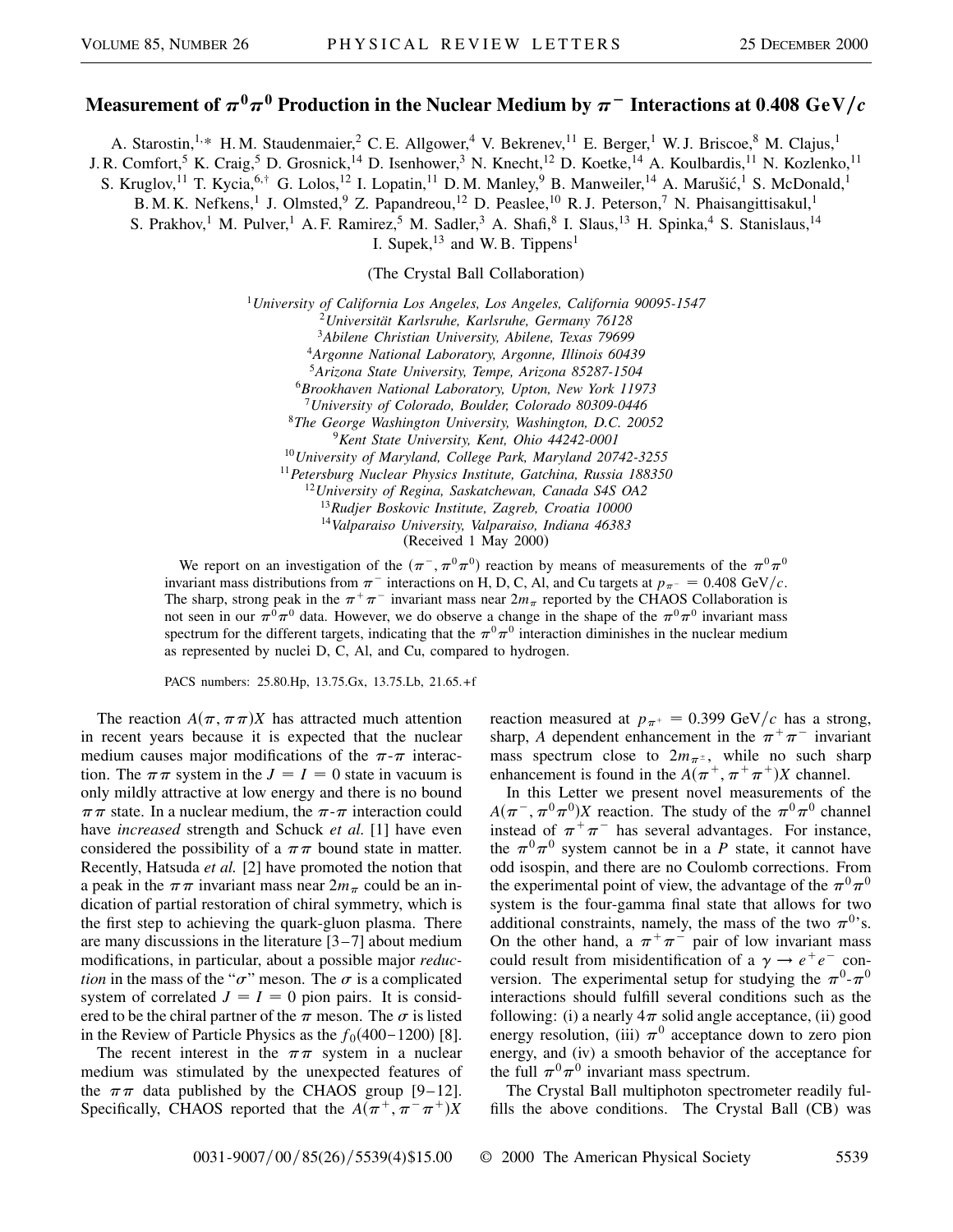built at SLAC. It is constructed of 672 optically isolated NaI(Tl) crystals that cover 93% of  $4\pi$  sr. Electromagnetic showers in the spectrometer are measured with an energy resolution  $\sigma_E/E \sim 1.7\%/[E \text{ (GeV)}]^{0.4}$ ; the angular resolution for photon showers at energies 0.05–0.5 GeV is  $\sigma_{\theta} = 2^{\circ} - 3^{\circ}$  in the polar angle and  $\sigma_{\phi} = 2^{\circ}/\sin\theta$  in the azimuthal angle. The targets were located in the center of the CB in a thin aluminum cradle surrounded by a veto barrel made of four sections of plastic scintillation counters which covered the active volume of the CB. The main purpose of the veto barrel was to select neutral final states over charged ones. Here we report only on neutral final states. For the Monte Carlo simulation of our experiment, we have implemented the GEANT 3.21 package available from CERN. The CB acceptance calculated for H and C is shown in Fig. 1(a). The  $2\pi^0$  production for both targets was simulated as the  $p(\pi^-, \pi^0 \pi^0)n$  reaction by using only three-body phase space. For the carbon target, the proton was given a uniform Fermi momentum in the interval  $\pm 0.22$  GeV/c. The acceptance is a smooth function of the invariant mass,  $m_{\pi^0\pi^0}$  in both cases. Figure 1(b) shows the mass resolution of the CB for the  $\pi^0\pi^0$  system. The mass resolution is about 1.2% at  $m_{\pi^0\pi^0} = 2m_{\pi^0}$  and reaches a plateau of 2.2% at  $m_{\pi^0 \pi^0} \approx 0.3$  GeV/ $c^2$ . Even a  $\pi^0$  with zero kinetic energy is detected in the CB spectrometer with large acceptance.

The experiment was performed in the C6 beam line of the Brookhaven AGS. The data presented here were obtained at  $p_{\pi^-} = 0.408 \text{ GeV}/c$ ; the centroid of the beam is known to better than  $1\%$ . We used five targets:  $CH<sub>2</sub>$ 



FIG. 1. (a) The  $2\pi^0$  acceptance at 0.408 GeV/c as a function of the  $2\pi^0$  invariant mass  $m_{\pi^0\pi^0}$ , calculated by a Monte Carlo simulation. (b) Invariant-mass resolution of the CB detector at 0.408  $GeV/c$  calculated by using Monte Carlo. The triangles show the values for the hydrogen target, the circles for the carbon target.

 $(1.67 \text{ g/cm}^2)$ , CD<sub>2</sub>  $(1.47 \text{ g/cm}^2)$ , C  $(3.44 \text{ g/cm}^2)$ , Al  $(1.69 \text{ g/cm}^2)$ , and Cu  $(1.51 \text{ g/cm}^2)$ . Data were collected for an integrated beam flux of  $\sim 5 \times 10^8$  pions on each target. Further details on the experiment and analysis can be found in [13].

The following procedure was used to select good  $A(\pi^-, \pi^0 \pi^0)X$  events: (i) We assume all clusters to be photons. A cluster consists of 13 neighboring crystals in the CB with at least 0.015 GeV deposited in the central crystal, and the timing signal associated with the cluster is within 20 ns of the beam particle signal. Only neutral final-state events with four clusters were analyzed. The fraction of events with a neutron detected in the CB is less than 5% of the total number of events and may be ignored. (ii) There are three possible combinations of two-cluster pairs to form  $2\pi^0$  event candidates from four clusters. We tested all three combinations. An event candidate was used when one combination satisfied the  $2\pi^0$  hypothesis at the 95% confidence level. The fraction of events with more than one solution is less than 6%.

The resolution of the  $m_{\pi^0\pi^0}$  distribution obtained from the four photons alone was only about 5%. The resulting  $m_{\pi^0\pi^0}$  spectrum shows no peak near  $m_{\pi^0\pi^0} = 2m_{\pi^0}$ for any of the five targets. We can improve the resolution of  $m_{\pi^0\pi^0}$  by making a kinematical fit to the known mass of both  $\pi^{0}$ 's. We fit the measured four photon clusters to the hypothesis that the production occurs on a single proton that is not at rest but moves with the Fermi momentum ("quasifree" production). We have made extensive investigations into the suitability of the quasifree production model and have found it to be good. For instance, we find good agreement between the measured and Monte Carlo missing-mass spectra for hydrogen as well as the "effective-missing-mass" spectra for nuclear targets assuming quasifree production. The resolution obtained with this conventional kinematical fit technique is shown in Fig. 1(b).

The  $\pi^{0}\pi^{0}$  invariant mass spectrum measured for H and C targets and evaluated by applying the kinematical fit is shown in Fig. 2. We have compared the shapes of the  $m_{\pi^0\pi^0}$  spectra evaluated with and without the kinematical fit and found them to be statistically the same. We prefer to use the kinematical fit method because of its better  $m_{\pi^0\pi^0}$ resolution. The solid line in Fig. 2 for the H data is the invariant mass distribution assuming a pure three-body phase space. The dashed line is the  $m_{\pi^0\pi^0}$  distribution calculated for the sequential process  $\pi^- p \to \Delta^0 \pi^0 \to \pi^0 \pi^0 n$ . Neither agrees with the H data. The solid line in Fig. 2 for the C data is the distribution for pure phase space calculated for the quasifree production on a proton that has a Fermi momentum in the range  $\pm 0.22$  GeV/c.

The  $m_{\pi^0\pi^0}$  spectra obtained in our experiment for five targets and corrected for Crystal Ball acceptance are shown in Fig. 3. The uncertainty introduced due to acceptance correction is estimated to be less than the statistical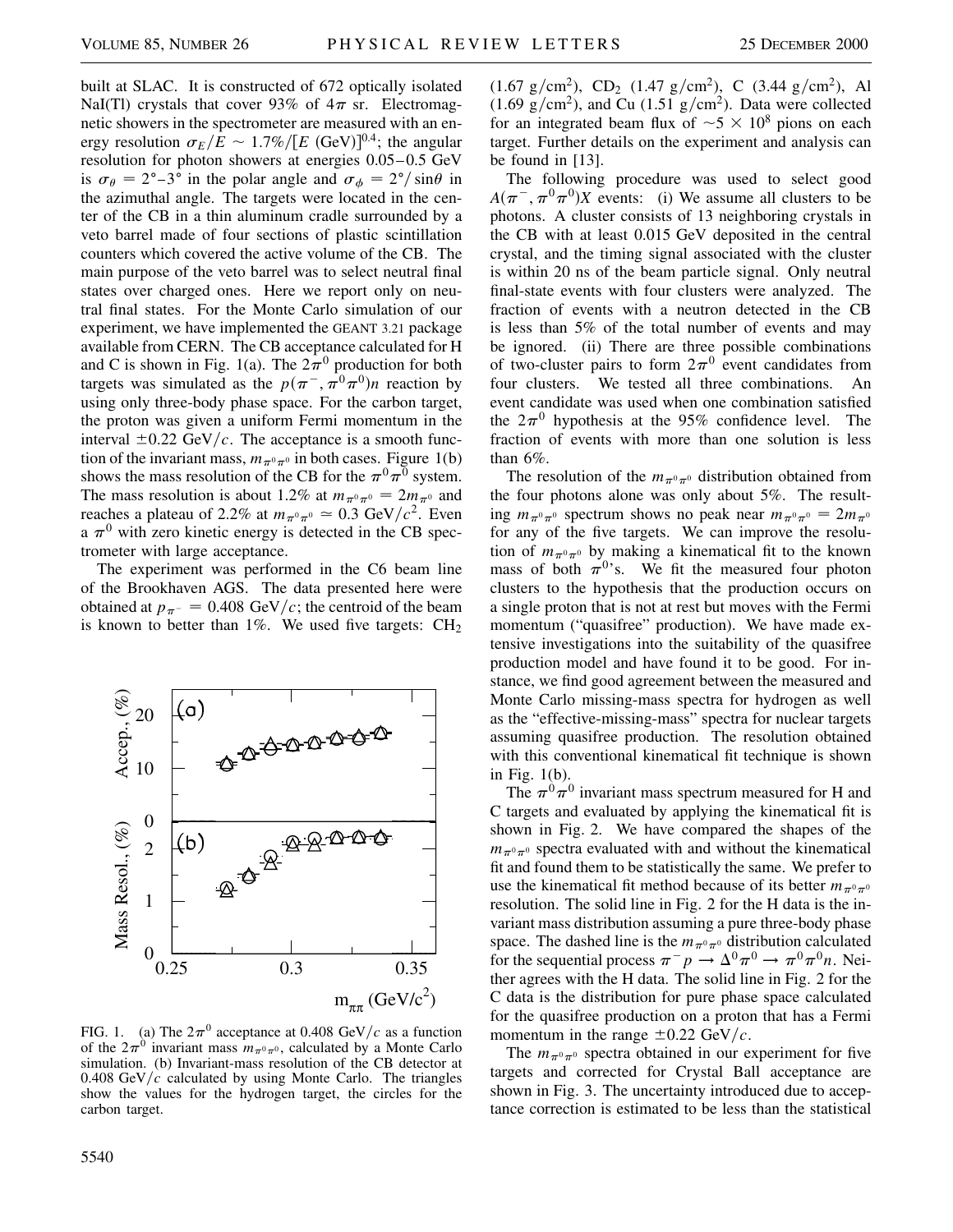

FIG. 2. Experiments results for the  $2\pi^0$  invariant mass distributions (crosses) for H and C targets uncorrected for acceptance. The solid line is the Monte Carlo calculated  $m_{\pi^0\pi^0}$  assuming pure phase space; see text for details. The dashed line is the spectrum based on a Monte Carlo calculation of the sequential process  $\pi^- p \to \Delta^0 \pi^0 \to \pi^0 \pi^0 n$ .

uncertainty of the data. No evidence for a sharp peak near  $2m_{\pi^0}$  is seen.

It is apparent from Fig. 3 that there is a change in the shape of the  $m_{\pi^0\pi^0}$  distributions as a function of *A* that reflects the medium modification of the  $\pi^0$ - $\pi^0$  interaction. To obtain a measure of this change, consider the  $m_{\pi^0\pi^0}$ distribution for the H target. Define  $\rho$  to be the parameter that represents the degree of agreement of the  $m_{\pi^0\pi^0}$ spectral shape between data and pure phase space:  $\rho \equiv$  $m_{\pi^0 \pi^0}$  (data)/ $m_{\pi^0 \pi^0}$  (phase space), where the  $m_{\pi^0 \pi^0}$  distributions are normalized to have equal areas. Thus,  $\rho = 1$ for all values of the  $m_{\pi^0\pi^0}$  spectrum would show that the data have the same distribution as pure phase space. The results of the  $\rho$  distributions for our five targets are shown in Fig. 4. For the H target, there is a large deviation of  $\rho$ from unity. This deviation is expected for a  $\pi^{0}$ - $\pi^{0}$  interaction that increases with energy, a fact that was already observed by Lowe *et al.* [14]. We have fitted the distribution of  $\rho$  for H by a second order polynomial. The result of the fit is shown by the solid line for all targets in Fig. 4 for comparison with the H spectrum. In calculating  $\rho$  for the complex targets, the  $m_{\pi^0\pi^0}$  phase-space distribution was simulated by assuming the quasifree  $2\pi^0$  production. We conclude from Fig. 4 that nuclear medium as represented by nuclei D, C, Al, and Cu changes the  $\pi$ - $\pi$  interaction in such a way that the  $\pi^0\pi^0$  invariant mass distribution from complex targets is closer to the phase-space distribution than is the same distribution from H.

When interpreting  $2\pi^0$  production data on nuclei, one must also consider the effects of the propagation of the pions through the nuclear medium. The average energy of the outgoing pions in our experiment is 0.05 GeV. This



FIG. 3. Experimental results for the  $2\pi^0$  invariant mass distributions obtained for the H, D, C, Al, and Cu targets corrected for Crystal Ball acceptance. The vertical scale is in arbitrary units. The solid lines show the results of calculations made by Rapp [18], and the dashed line is the prediction by Vicente Vacas [16].

value corresponds to a mean free path of the pion in the nucleus of about 10–15 fm [15]. The pion rescattering on the spectator nucleons is small even in the case of our heaviest target, Cu, and should not distort the  $m_{\pi^0\pi^0}$ spectrum outside the statistical accuracy. This assessment is supported by a full calculation of the  $(\pi, \pi\pi)$  cross section made by Vicente Vacas and Oset [16]; see below. It is also supported by the general treatise on pion absorption by Hüfner and Thies [15] based on the use of a pionnucleon optical potential and the Boltzmann equation, by our sequential-model Monte Carlo calculation, and by the pion transport calculations of Mashnik *et al.* [17].

A numerical evaluation of the  $(\pi, \pi\pi)$  process on complex nuclei has been made by Rapp *et al.* [18]. This calculation is based on a model of the coherent sum of single pion exchange and the excitation of the Roper resonance with its subsequent decay into a nucleon and two pions. The production amplitude is modified by the final-state interaction between the pions for which the chirally improved, meson-exchange Jülich model is employed. The agreement of this calculation with our data on hydrogen and copper targets (where we have used the available  ${}^{40}Ca$ calculation) is quite good (see Fig. 3).

Also shown in Fig. 3 is the calculation by Vicente Vacas and Oset [16] that is based on a microscopic model for pion production and a standard chiral Lagrangian pion-pion